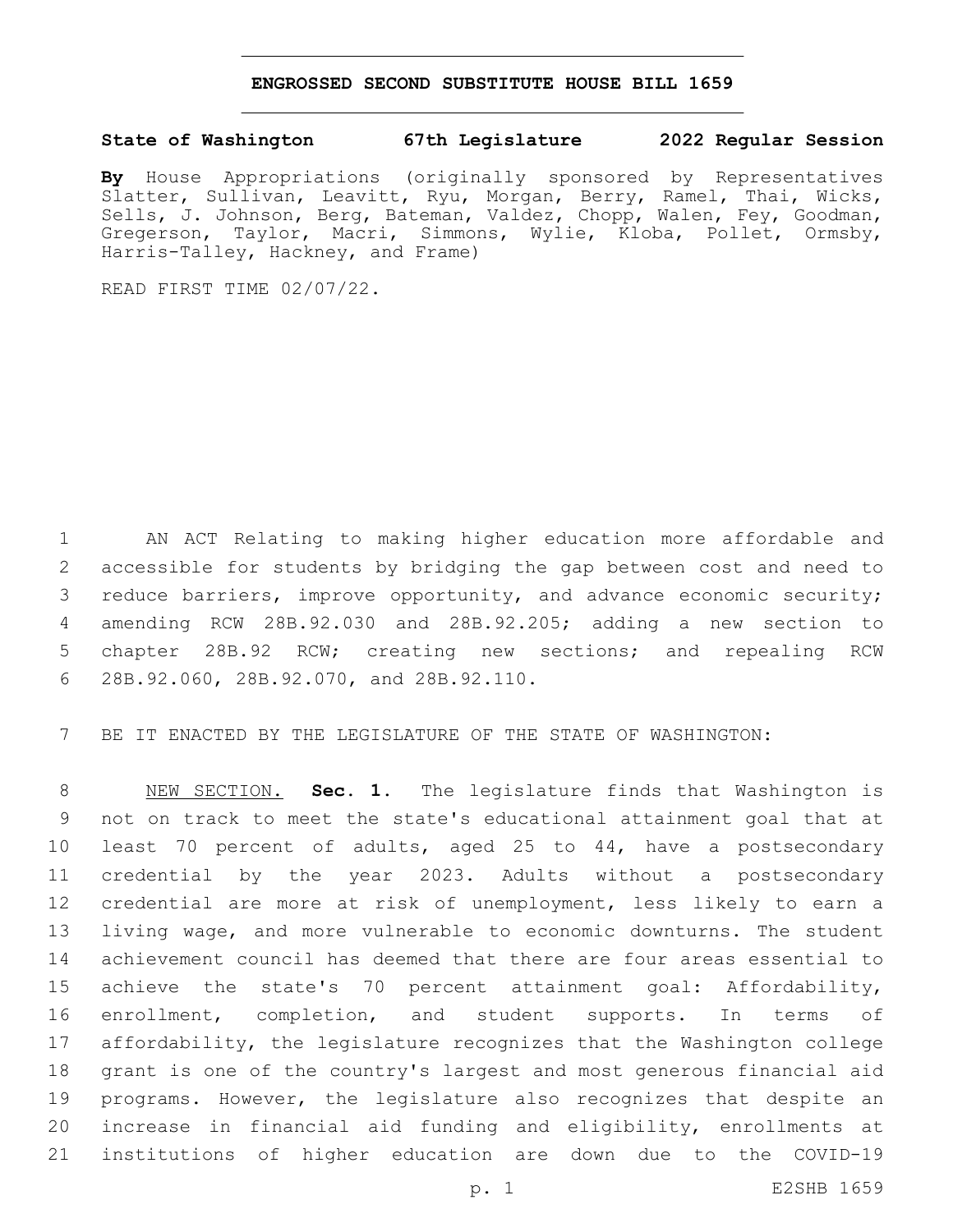pandemic. Many prospective students have made the decision to delay pursuing higher education for a myriad of reasons. However, fewer enrollments mean fewer graduates going on to work in high paying jobs, which could have a significant impact on the state's workforce 5 and economy in the future.

 The legislature intends to continue to work towards making higher education more affordable and accessible for the state's population by expanding the Washington college grant program. In addition, the legislature intends to provide additional support beyond tuition and fees with the recognition that many students struggle to pay for books, supplies, room and board, transportation, child care, and more while pursuing their education. Grants beyond tuition and fees can help bridge the gap for students who are struggling to pay for the entire cost of attendance at an institution of higher education, and are often the difference between a student staying enrolled and completing his or her education and dropping out. Since the legislature intends that the grant be provided to the student to assist with basic needs expenses, the legislature recognizes that the student should have a choice in whether the grant is received for those expenses or is applied to a student's account to cover additional institutional costs. Therefore, the legislature intends to bridge the gap and support students by making postsecondary education more affordable, encouraging more enrollments, and helping students complete their credentials so tomorrow's workforce and economy are 25 stronger.

 **Sec. 2.** RCW 28B.92.030 and 2019 c 406 s 21 are each amended to 27 read as follows:

28 As used in this chapter:

 (1) "Bridge grant" means an annual stipend provided in addition to the Washington college grant to provide supplementary financial support to low-income students to cover higher education expenses 32 beyond tuition and fees, such as books, lab fees, supplies, technology, transportation, housing, and child care.

(2) "Council" means the student achievement council.

35  $((+2+))$   $(3)$  "Financial aid" means either loans, grants, or both, to students who demonstrate financial need enrolled or accepted for enrollment as a student at institutions of higher education.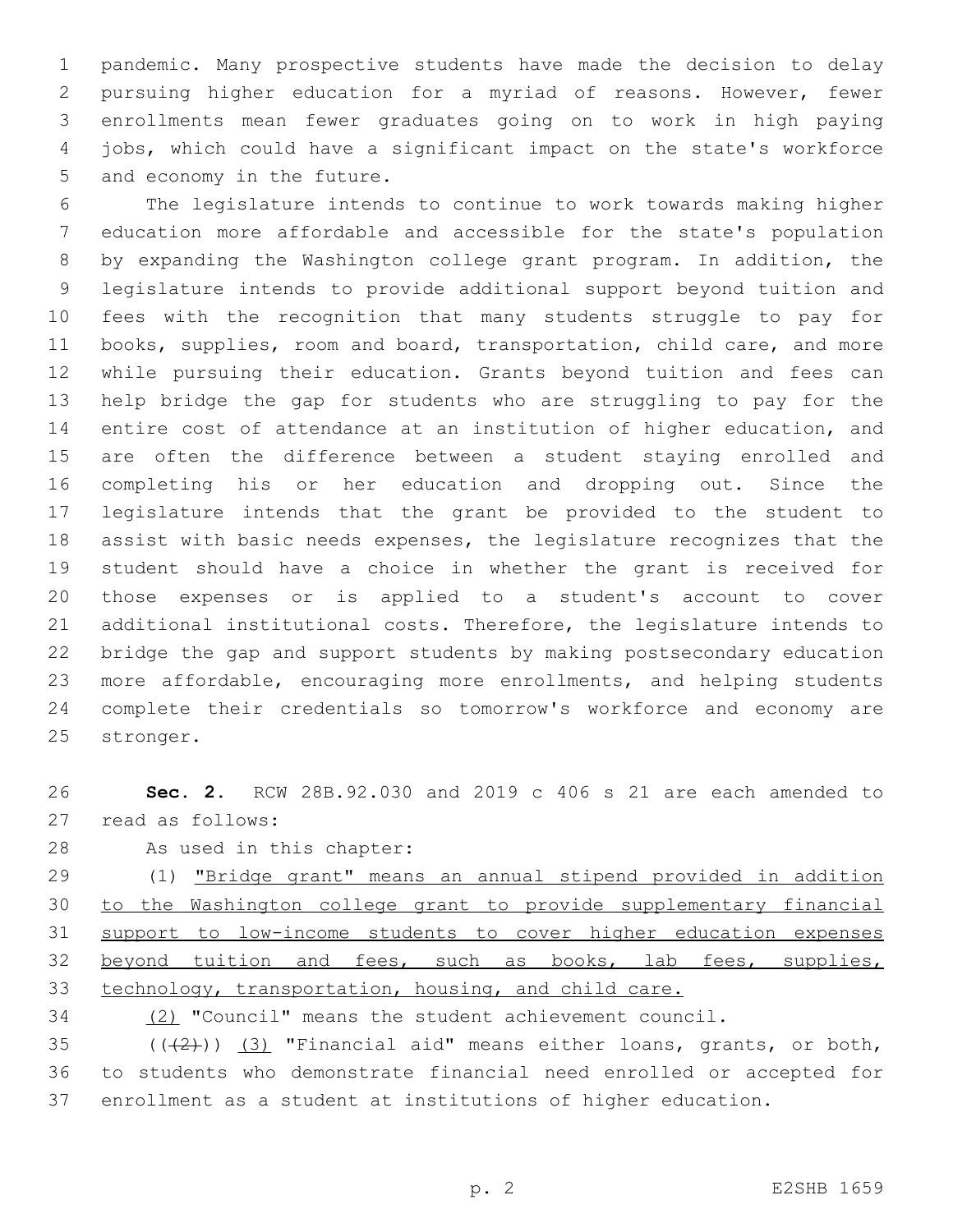(((3))) (4) "Financial need" means a demonstrated financial inability to bear the total cost of education as directed in rule by 3 the office.

 (((4))) (5) "Gift aid" means financial aid received, such as grants, scholarships, or worker retraining assistance that provides funds for educational purposes with no obligation of repayment. "Gift 7 aid" does not include student loans, work-study programs, the basic food employment and training program administered by the department 9 of social and health services, or other employment assistance programs that provide job readiness opportunities and support beyond 11 the costs of tuition, books, and fees.

(6) "Institution" or "institutions of higher education" means:

 (a) Any public university, college, community college, or technical college operated by the state of Washington or any 15 political subdivision thereof;  $((\theta \cdot \mathbf{r}))$ 

 (b) Any other university, college, school, or institute in the state of Washington offering instruction beyond the high school level that is a member institution of an accrediting association recognized by rule of the council for the purposes of this section and that agrees to and complies with program rules adopted pursuant to RCW 28B.92.150. However, any institution, branch, extension or facility operating within the state of Washington that is affiliated with an 23 institution operating in another state must be:

 (i) A separately accredited member institution of any such 25 accrediting association;

 (ii) A branch of a member institution of an accrediting association recognized by rule of the council for purposes of this section, that is eligible for federal student financial aid assistance and has operated as a nonprofit college or university 30 delivering on-site classroom instruction for a minimum of ((twenty)) 20 consecutive years within the state of Washington, and has an annual enrollment of at least ((seven hundred)) 700 full-time equivalent students; or

 (iii) A nonprofit institution recognized by the state of 35 Washington as provided in RCW 28B.77.240; or

36 (((iv))) (c) An approved apprenticeship program under chapter 49.04 RCW.37

38 (((+5))) (7) "Maximum Washington college grant":

 (a) For students attending two or four-year institutions of higher education as defined in RCW 28B.10.016, is tuition and

p. 3 E2SHB 1659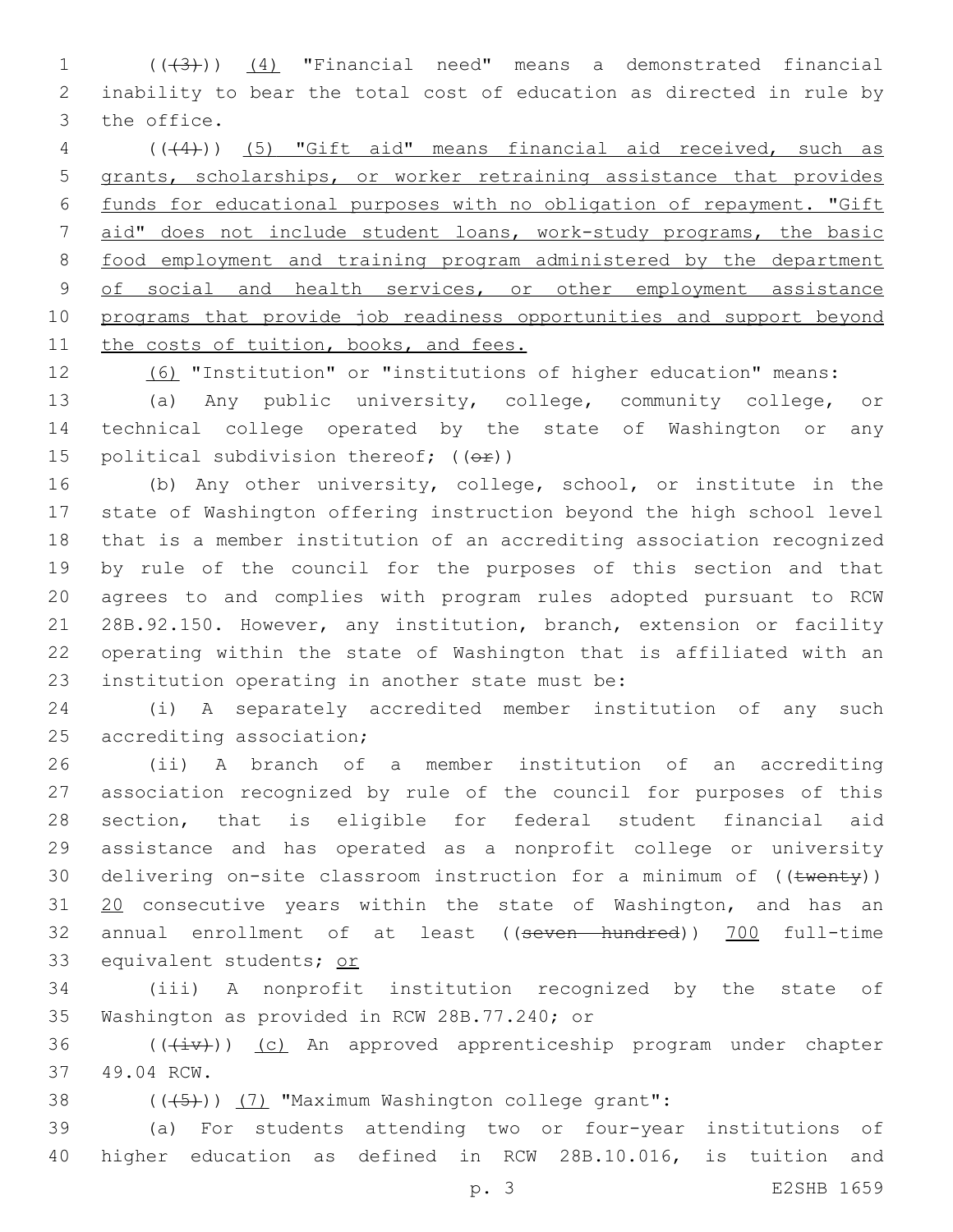1 estimated fees for ((fifteen)) 15 quarter credit hours or the 2 equivalent, as determined by the office, including operating fees, 3 building fees, and services and activities fees.

4 (b) For students attending private four-year not-for-profit 5 institutions of higher education in Washington, in the 2019-20 6 academic year, is ((nine thousand seven hundred thirty-nine dollars)) 7 \$9,739 and may increase each year afterwards by no more than the 8 tuition growth factor.

9 (c) For students attending two-year private not-for-profit 10 institutions of higher education in Washington, in the 2019-20 11 academic year, is ((three thousand six hundred ninety-four dollars)) 12 \$3,694 and may increase each year afterwards by no more than the 13 tuition growth factor.

14 (d) For students attending four-year private for-profit 15 institutions of higher education in Washington, in the 2019-20 16 academic year, is ((eight thousand five hundred seventeen dollars)) 17 \$8,517 and may increase each year afterwards by no more than the 18 tuition growth factor.

19 (e) For students attending two-year private for-profit 20 institutions of higher education in Washington, in the 2019-20 21 academic year, is ((two thousand eight hundred twenty-three dollars)) 22 \$2,823 and may increase each year afterwards by no more than the 23 tuition growth factor.

24 (f) For students attending Western Governors University-25 Washington, as established in RCW 28B.77.240, in the 2019-20 academic 26 year, is ((five thousand six hundred nineteen dollars)) \$5,619 and 27 may increase each year afterwards by no more than the tuition growth 28 factor.

29 (g) For students attending approved apprenticeship programs, is 30 tuition and fees, as determined by the office, in addition to 31 required program supplies and equipment.

 $32$  (( $(46)$ )) (8) "Office" means the office of student financial 33 assistance.

 $((+7+))$  (9) "Tuition growth factor" means an increase of no more than the average annual percentage growth rate of the median hourly 36 wage for Washington for the previous ( $(f<sub>outteen</sub>)$ ) 14 years as the wage is determined by the federal bureau of labor statistics.

38 NEW SECTION. **Sec. 3.** A new section is added to chapter 28B.92 39 RCW to read as follows:

p. 4 E2SHB 1659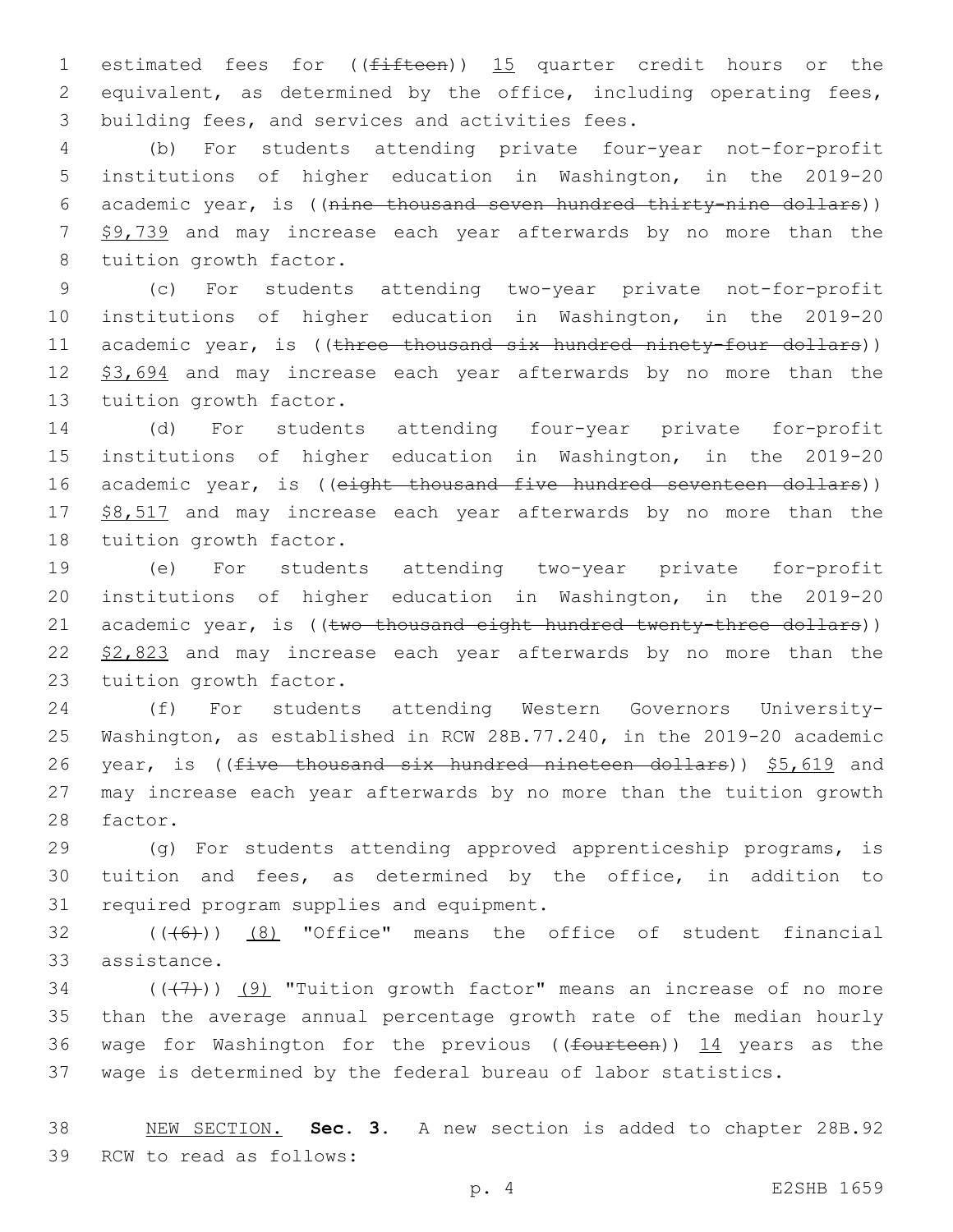(1) As part of the Washington college grant program, all Washington college grant recipients who qualify for the maximum Washington college grant are entitled to also receive an annual 4 bridge grant.

 (2) The office shall award bridge grants to eligible students 6 beginning with the 2022-23 academic year.

 (a) For the 2022-23 and 2023-24 academic years, Washington college grant recipients who receive a maximum award, but who are not recipients of the college bound scholarship program under chapter 28B.118 RCW, shall receive a \$500 annual bridge grant.

 (b) Beginning with the 2024-25 academic year, bridge grant awards 12 shall be as follows:

 (i) For Washington college grant recipients who receive a maximum award, but who are not recipients of the college bound scholarship program under chapter 28B.118 RCW, the annual maximum value of a 16 bridge grant award shall be \$1,000.

 (ii) For Washington college grant recipients who receive a maximum award, but who are also recipients of the college bound scholarship program under chapter 28B.118 RCW, the annual maximum 20 value of a bridge grant award shall be  $$500$ .

 (3) To receive the full bridge grant for which the student qualifies, the student needs to be enrolled in an institution of 23 higher education on at least a half-time basis.

 (4) The bridge grant shall be applied to a student's financial aid package after all other gift aid has been awarded to the student.

 (5) The office shall ensure that each institution of higher education provides students with the option to either apply the bridge grant to the student's account or have the bridge grant 29 disbursed to the student.

 **Sec. 4.** RCW 28B.92.205 and 2019 c 406 s 20 are each amended to 31 read as follows:

 In addition to other eligibility requirements outlined in this chapter, students who demonstrate financial need are eligible to receive the Washington college grant. Financial need is as follows:

 (1) ((Until academic year 2020-21, students with family incomes between zero and fifty percent of the state median family income, 37 adjusted for family size, shall receive the maximum Washington college grant as defined in RCW 28B.92.030. Grants for students with incomes between fifty-one and seventy percent of the state median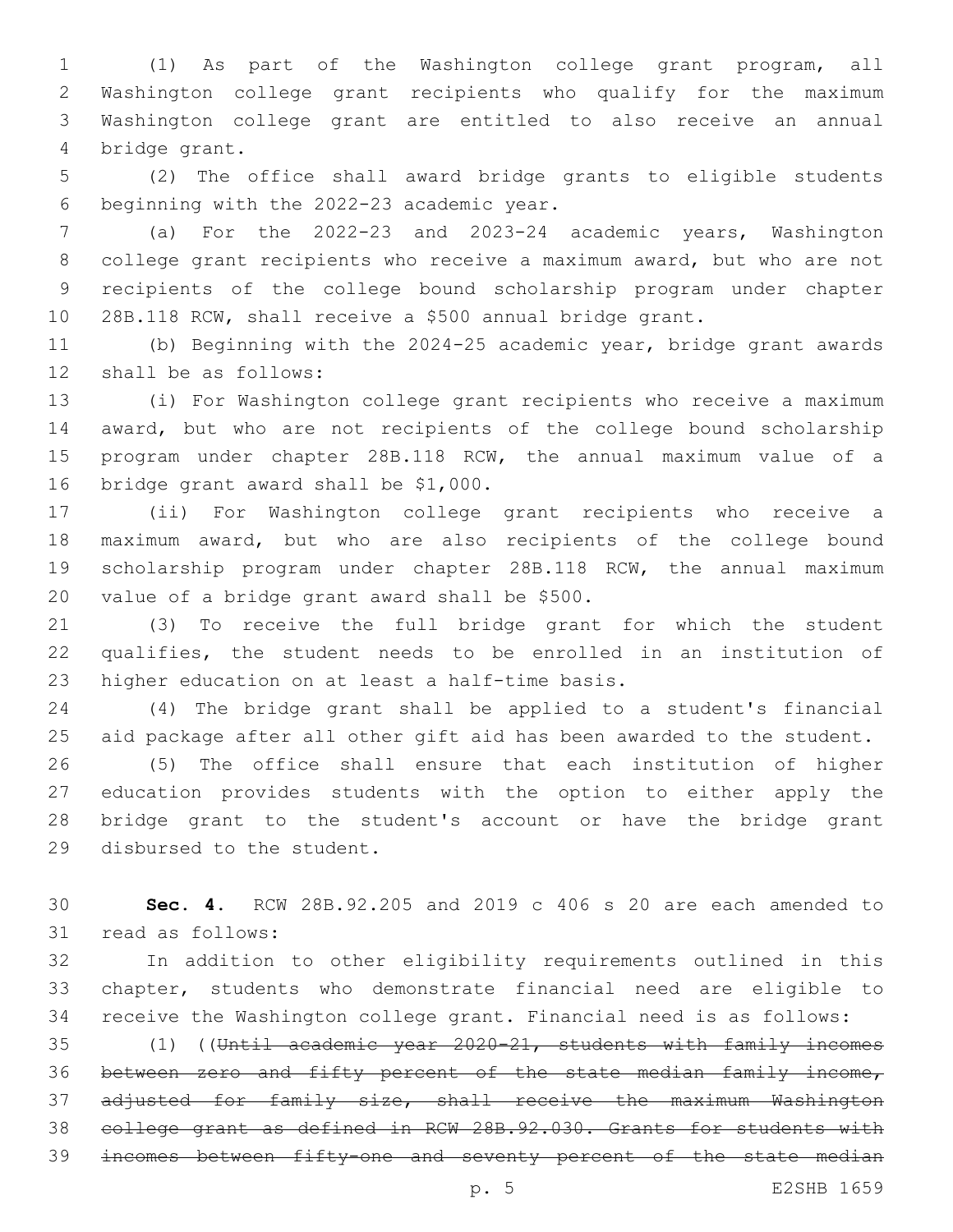family income, adjusted for family size, shall be prorated at the following percentages of the maximum Washington college grant amount: (a) Seventy percent for students with family incomes between 4 fifty-one and fifty-five percent of the state median family income;

5 (b) Sixty-five percent for students with family incomes between 6 fifty-six and sixty percent of the state median family income;

7 (c) Sixty percent for students with family incomes between sixty-8 one and sixty-five percent of the state median family income; and

9 (d) Fifty percent for students with family incomes between sixty-10 six and seventy percent of the state median family income.

11 (2)) For academic years 2022-23 and 2023-24, students with 12 family incomes between zero and 60 percent of the state median family 13 income, adjusted for family size, shall receive the maximum 14 Washington college grant as defined in RCW 28B.92.030. Grants for 15 students with incomes between 61 and 100 percent of the state median 16 family income, adjusted for family size, shall be prorated at the 17 following percentages of the maximum Washington college grant amount:

18 (a) Sixty percent for students with family incomes between 61 and 19 70 percent of the state median family income;

20 (b) Fifty percent for students with family incomes between 71 and 21 75 percent of the state median family income;

22 (c) Twenty-five percent for students with family incomes between 23 76 and 80 percent of the state median family income; and

24 (d) Ten percent for students with family incomes between 81 and 25 100 percent of the state median family income.

26 (2) Beginning with academic year ((2020-21)) 2024-25, students 27 with family incomes between zero and ((fifty-five)) 70 percent of the 28 state median family income, adjusted for family size, shall receive 29 the maximum Washington college grant as defined in RCW 28B.92.030. 30 Grants for students with incomes between  $((f<sub>iffty-si</sub>), 71$  and  $((\theta<sub>ne</sub>),\theta<sub>ne</sub>)$ 31 hundred)) 100 percent of the state median family income, adjusted for 32 family size, shall be prorated at the following percentages of the 33 maximum Washington college grant amount:

34 (a) ((Seventy)) Fifty percent for students with family incomes 35 between ( $(fiffy-six)$ ) 71 and ( $(sirky)$ ) 80 percent of the state median 36 family income;

37 (b) ((Sixty)) Twenty-five percent for students with family 38 incomes between ((sixty-one)) 81 and ((sixty-five)) 90 percent of the 39 state median family income; and